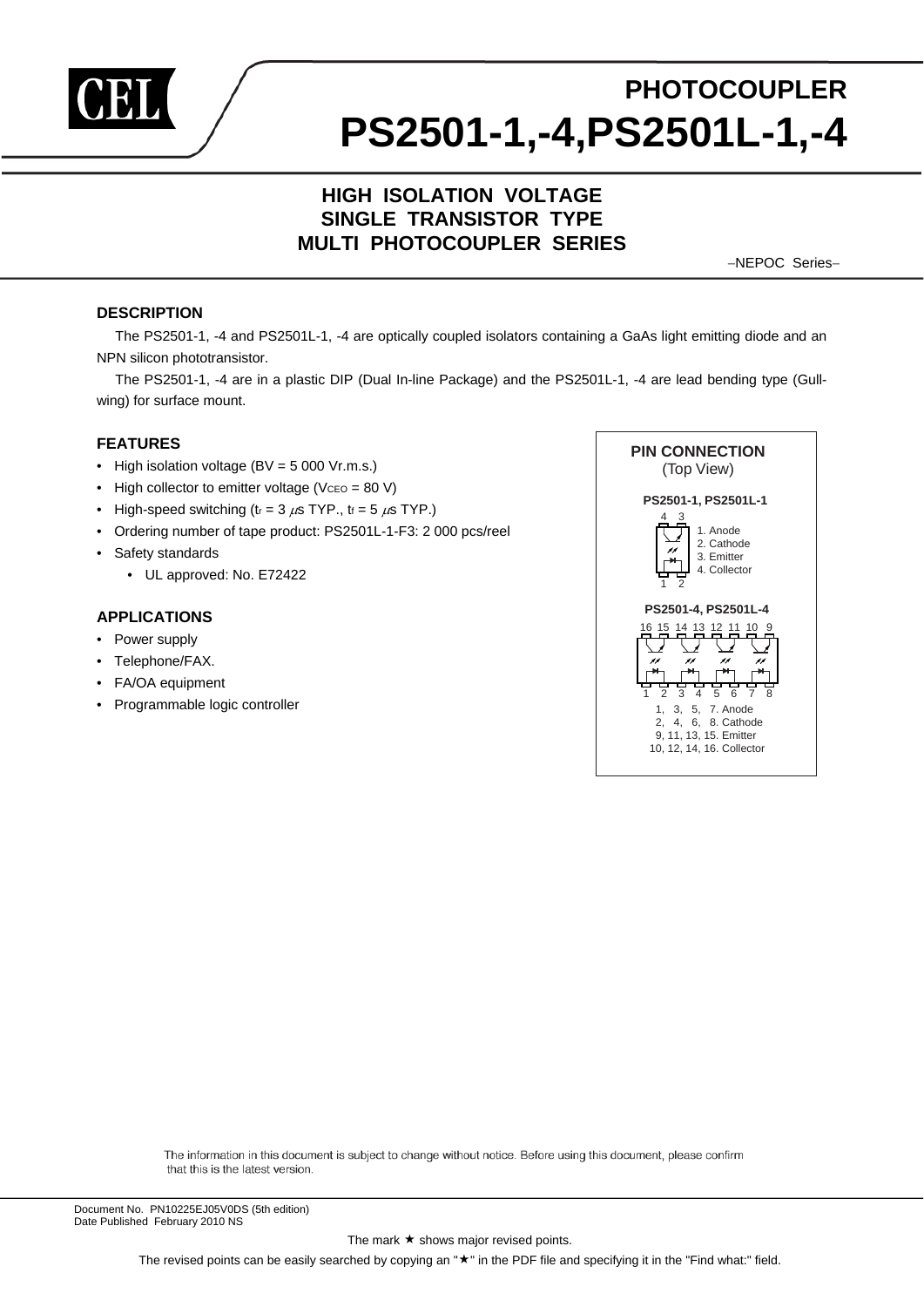# **PACKAGE DIMENSIONS (UNIT : mm)**

# **DIP Type**



# **Lead Bending Type**



# **PHOTOCOUPLER CONSTRUCTION**

| Parameter                 | Unit (MIN.)      |
|---------------------------|------------------|
| Air Distance              | 7 mm             |
| Outer Creepage Distance   | 7 mm             |
| Inner Creepage Distance   | $3.5 \text{ mm}$ |
| <b>Isolation Distance</b> | $0.3 \text{ mm}$ |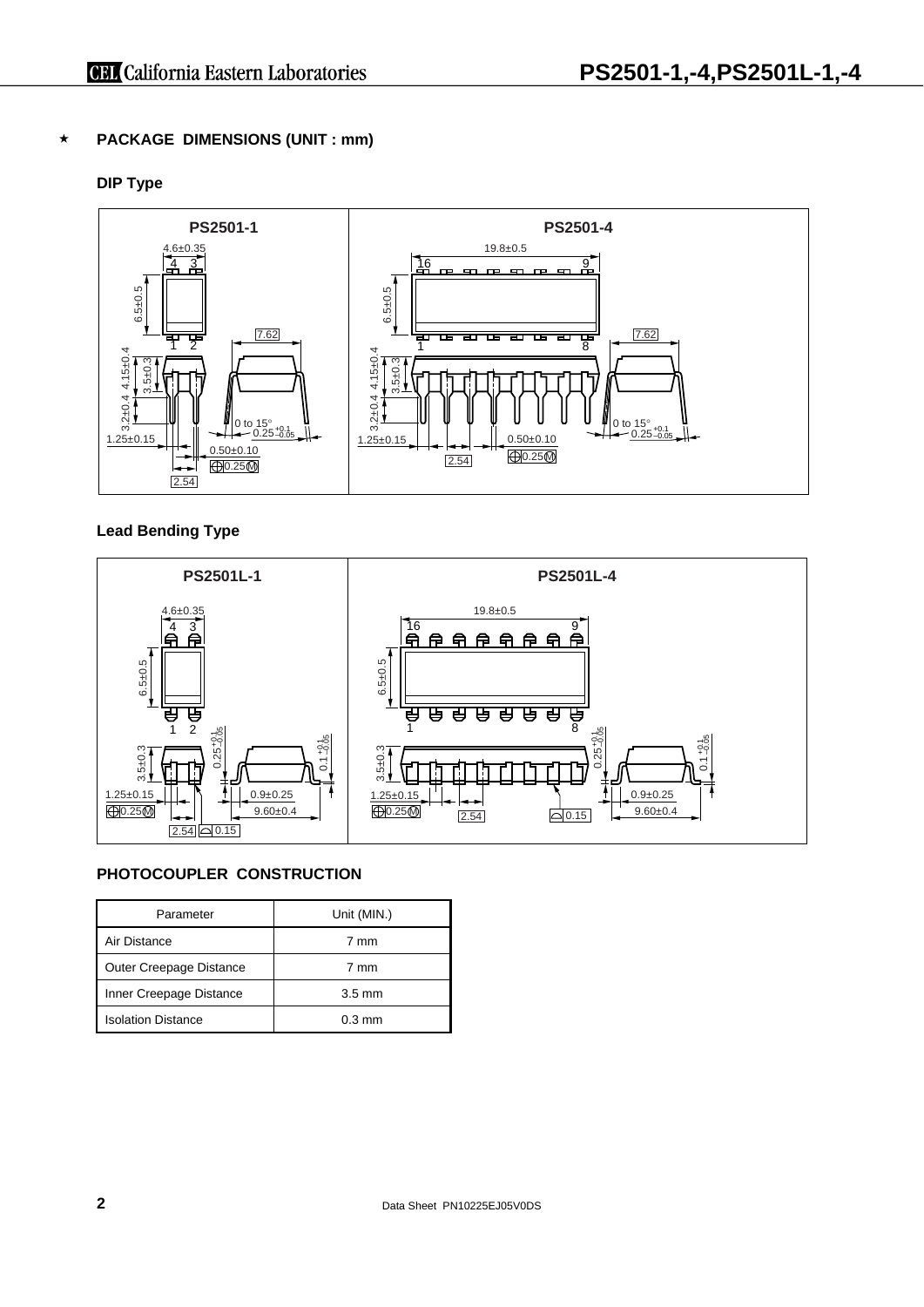# **MARKING EXAMPLE**

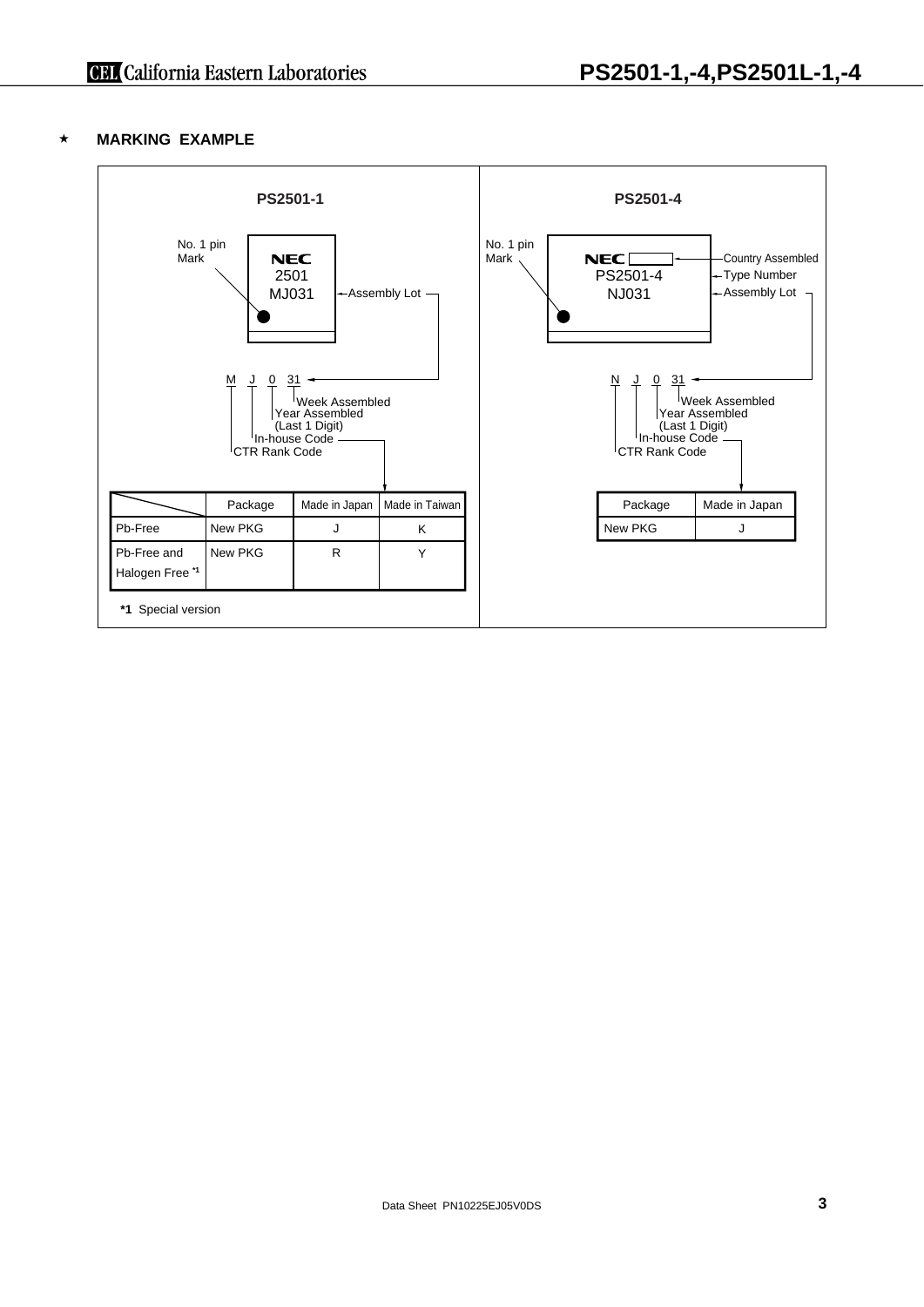# **ORDERING INFORMATION**

| Part Number  | Order Number    | Solder Plating<br>Specification | Packing Style                | Safety Standard<br>Approval | <b>Application Part</b><br>Number <sup>*1</sup> |
|--------------|-----------------|---------------------------------|------------------------------|-----------------------------|-------------------------------------------------|
| PS2501-1     | PS2501-1-A      | Pb-Free                         | Magazine case 100 pcs        | Standard products           | PS2501-1                                        |
| PS2501L-1    | PS2501L-1-A     |                                 |                              | (UL approved)               |                                                 |
| PS2501L-1-F3 | PS2501L-1-F3-A  |                                 | Embossed Tape 2 000 pcs/reel |                             |                                                 |
| PS2501-4     | PS2501-4-A      |                                 | Magazine case 20 pcs         |                             | PS2501-4                                        |
| PS2501L-4    | PS2501L-4-A     |                                 |                              |                             |                                                 |
| PS2501-1     | PS2501-1Y-A     | Special version                 | Magazine case 100 pcs        | Standard products           | PS2501-1                                        |
| PS2501L-1    | PS2501L-1Y-A    | (Pb-Free and                    |                              | (UL approved)               |                                                 |
| PS2501L-1-F3 | PS2501L-1Y-F3-A | Halogen Free)                   | Embossed Tape 2 000 pcs/reel |                             |                                                 |

**\*1** For the application of the Safety Standard, following part number should be used.

**4** Data Sheet PN10225EJ05V0DS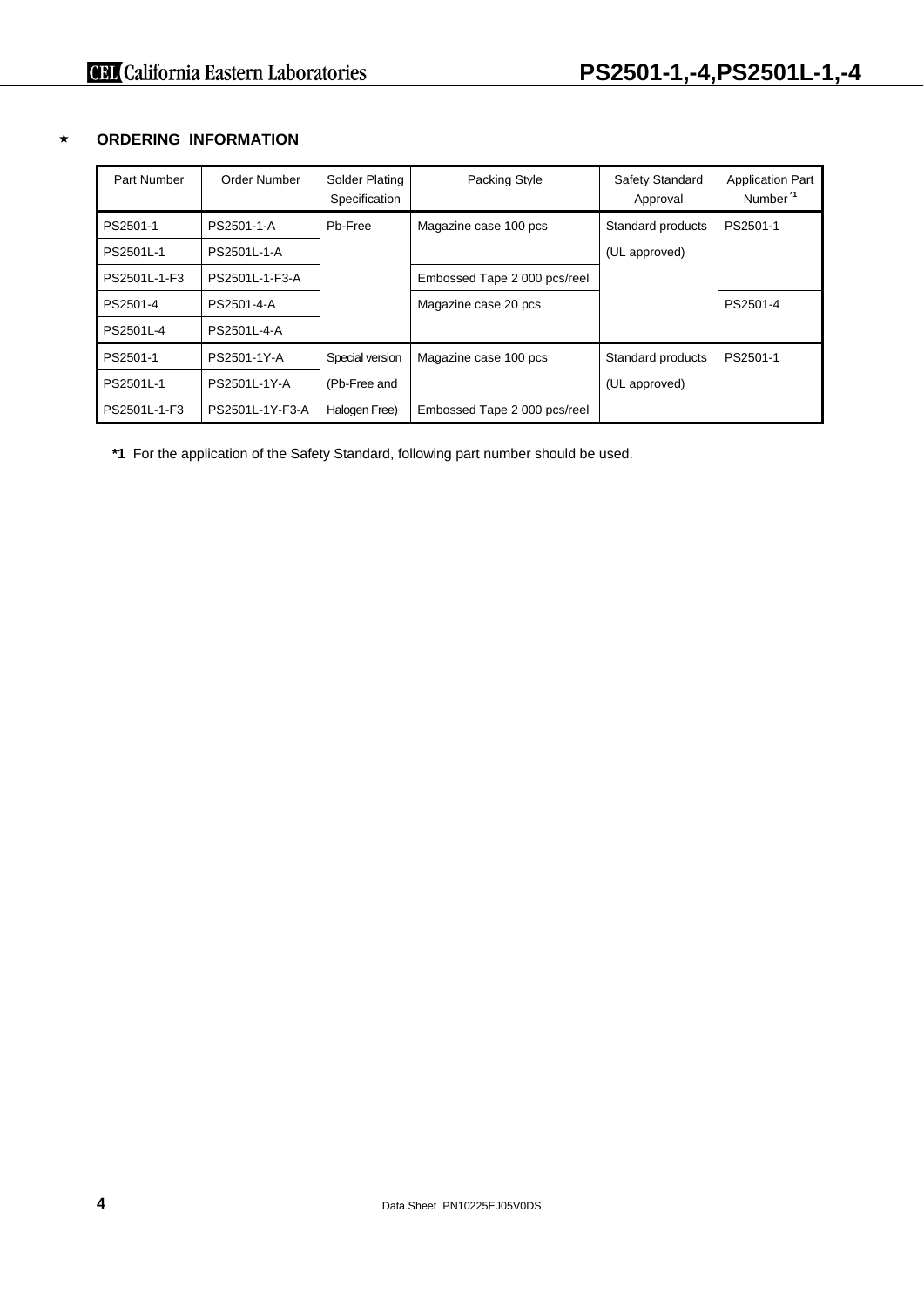| Parameter                             |                                     |                           | Ratings                |                        |            |
|---------------------------------------|-------------------------------------|---------------------------|------------------------|------------------------|------------|
|                                       |                                     | Symbol                    | PS2501-1,<br>PS2501L-1 | PS2501-4,<br>PS2501L-4 | Unit       |
| Diode                                 | Reverse Voltage                     | <b>V<sub>R</sub></b>      |                        | 6                      | V          |
|                                       | Forward Current (DC)                | I۴                        |                        | 80                     | mA/ch      |
|                                       | <b>Power Dissipation Derating</b>   | $AP_D$ /°C                | 1.5                    | 1.2                    | $mW$ /°C   |
|                                       | Power Dissipation                   | P <sub>D</sub>            | 150                    | 120                    | mW/ch      |
|                                       | Peak Forward Current <sup>*1</sup>  | <b>IFP</b>                | 1                      |                        | $A$ / $ch$ |
| Transistor                            | Collector to Emitter Voltage        | <b>V</b> <sub>CEO</sub>   | 80                     |                        | V          |
|                                       | <b>Emitter to Collector Voltage</b> | V <sub>ECO</sub>          |                        | $\overline{7}$         | V          |
|                                       | <b>Collector Current</b>            | $\mathsf{I}^{\mathsf{C}}$ | 50                     |                        | mA/ch      |
|                                       | <b>Power Dissipation Derating</b>   | $\triangle P$ c/°C        | 1.5                    | 1.2                    | $mW$ /°C   |
|                                       | <b>Power Dissipation</b>            | P <sub>C</sub>            | 150                    | 120                    | mW/ch      |
| <b>Isolation Voltage<sup>*2</sup></b> |                                     | BV                        |                        | 5 0 0 0                | Vr.m.s.    |
| <b>Operating Ambient Temperature</b>  |                                     | TA                        | $-55$ to $+100$        |                        | °C         |
| Storage Temperature                   |                                     | $T_{\text{stq}}$          | $-55$ to $+150$        |                        | °C         |

## **ABSOLUTE MAXIMUM RATINGS (Unless otherwise specified, TA = 25**°**C)**

**\*1** PW = 100  $\mu$ s, Duty Cycle = 1%

**\*2** AC voltage for 1 minute at TA = 25°C, RH = 60% between input and output. Pins 1-2 shorted together, 3-4 shorted together (PS2501-1, PS2501L-1). Pins 1-8 shorted together, 9-16 shorted together (PS2501-4, PS2501L-4).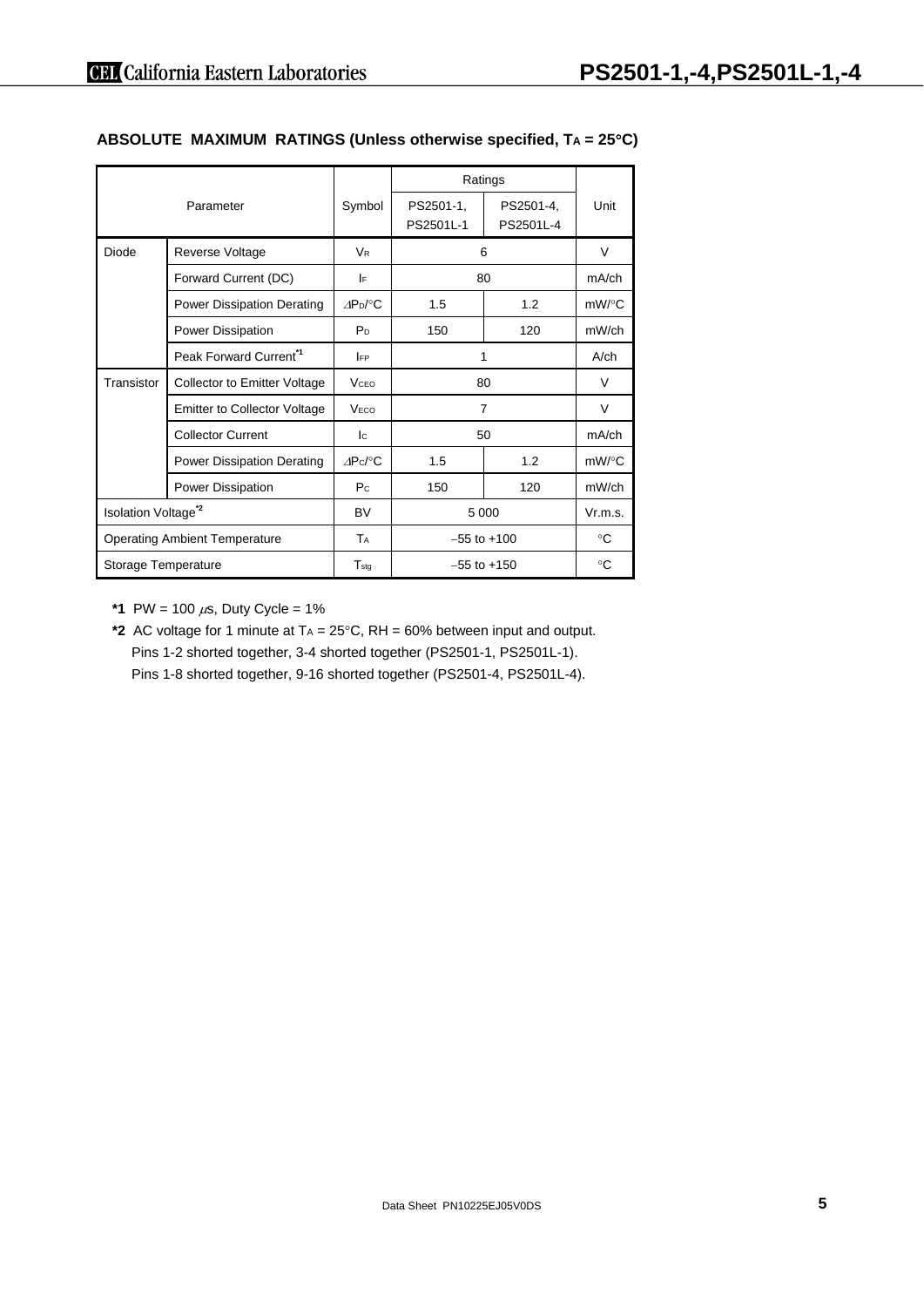|            | Parameter                                    | Symbol         | Conditions                                         | MIN.      | TYP. | MAX. | Unit    |
|------------|----------------------------------------------|----------------|----------------------------------------------------|-----------|------|------|---------|
| Diode      | <b>Forward Voltage</b>                       | VF             | $F = 10$ mA                                        |           | 1.17 | 1.4  | V       |
|            | <b>Reverse Current</b>                       | <b>I</b> R     | $V_R = 5 V$                                        |           |      | 5    | μA      |
|            | <b>Terminal Capacitance</b>                  | C <sub>t</sub> | $V = 0 V$ , $f = 1.0 MHz$                          |           | 50   |      | pF      |
| Transistor | <b>Collector to Emitter Dark</b><br>Current  | <b>I</b> CEO   | $V_{CE} = 80 V$ , $F = 0$ mA                       |           |      | 100  | nA      |
| Coupled    | <b>Current Transfer Ratio</b><br>$(lc/lF)*1$ | <b>CTR</b>     | $I_F = 5$ mA, $V_{CE} = 5$ V                       | 80        | 300  | 600  | %       |
|            | <b>Collector Saturation</b><br>Voltage       | $VCE$ (sat)    | $I_F = 10$ mA, $I_C = 2$ mA                        |           |      | 0.3  | $\vee$  |
|            | <b>Isolation Resistance</b>                  | $R_{I-O}$      | $V_{1-0} = 1.0$ kV <sub>pc</sub>                   | $10^{11}$ |      |      | Ω       |
|            | <b>Isolation Capacitance</b>                 | $C1-O$         | $V = 0 V$ , f = 1.0 MHz                            |           | 0.5  |      | pF      |
|            | Rise Time <sup>*2</sup>                      | $t_{r}$        | $V_{CC}$ = 10 V, lc = 2 mA, R <sub>L</sub> = 100 Ω |           | 3    |      | $\mu$ S |
|            | Fall Time <sup>*2</sup>                      | tŧ             |                                                    |           | 5    |      |         |

# **ELECTRICAL CHARACTERISTICS (TA = 25**°**C)**

- **\*1** CTR rank ( \* : only PS2501-1, PS2501L-1)
	- K\* : 300 to 600 (%)
	- $L^*$  : 200 to 400 (%)
	- M<sup>\*</sup>: 80 to 240 (%)
	- D\* : 100 to 300 (%)
	- H\* : 80 to 160 (%)
	- W<sup>\*</sup>: 130 to 260 (%)
	- Q\* : 100 to 200 (%)
	- N : 80 to 600 (%)
- <R> **\*2** Test circuit for switching time



t,

tf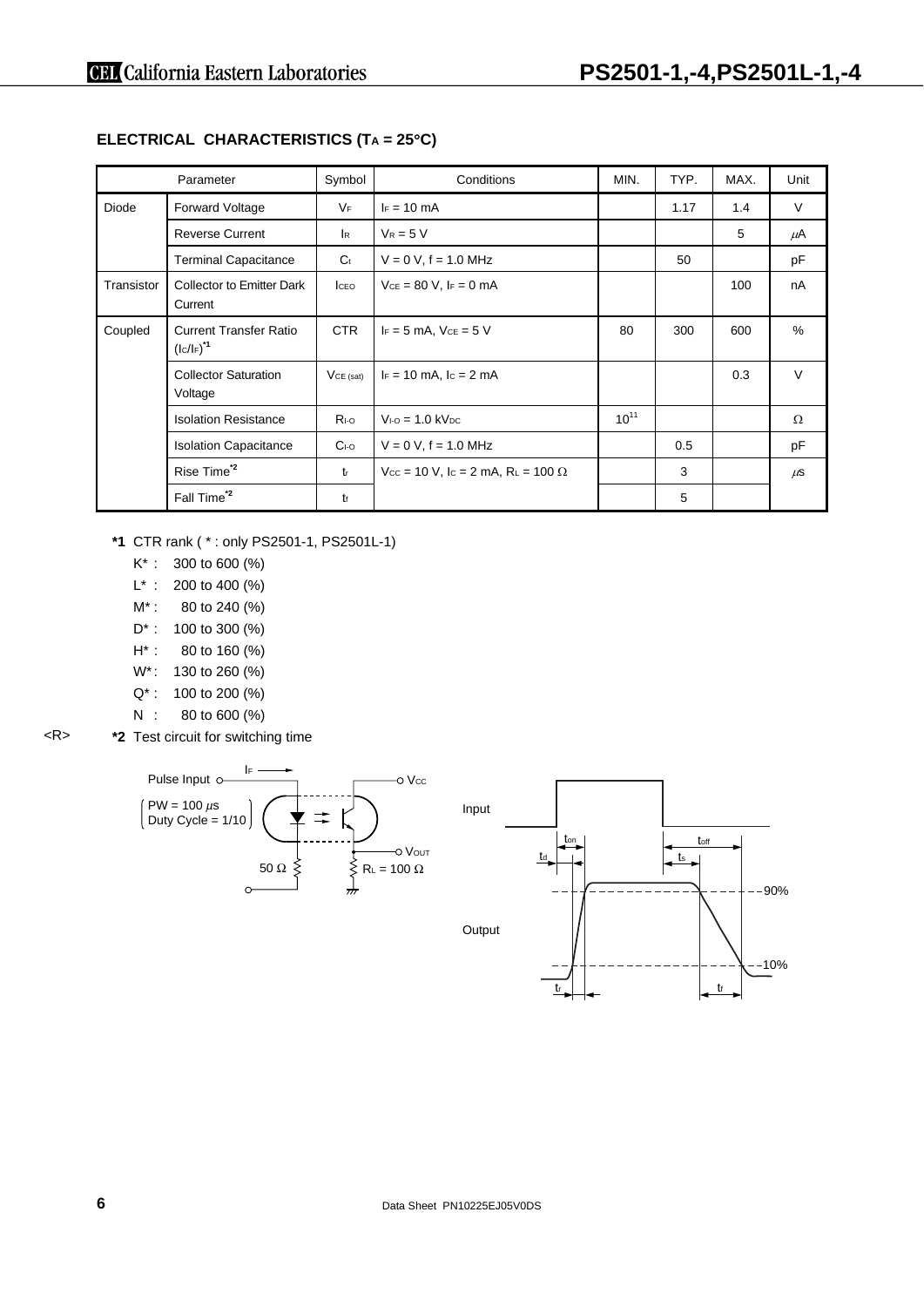



vs. AMBIENT TEMPERATURE 150 Transistor Power Dissipation Pc (mW) Transistor Power Dissipation Pc (mW) PS2501-1 PS2501L-1 100 PS2501-4 PS2501L-4 1.5 mW/°C 50 1.2 mW/°C 75 0 25 50 100 125 150

TRANSISTOR POWER DISSIPATION

Ambient Temperature TA (°C)

COLLECTOR CURRENT vs. COLLECTOR TO EMITTER VOLTAGE



Collector to Emitter Voltage VcE (V)

COLLECTOR CURRENT vs. COLLECTOR SATURATION VOLTAGE



**Remark** The graphs indicate nominal characteristics.

Data Sheet PN10225EJ05V0DS **7**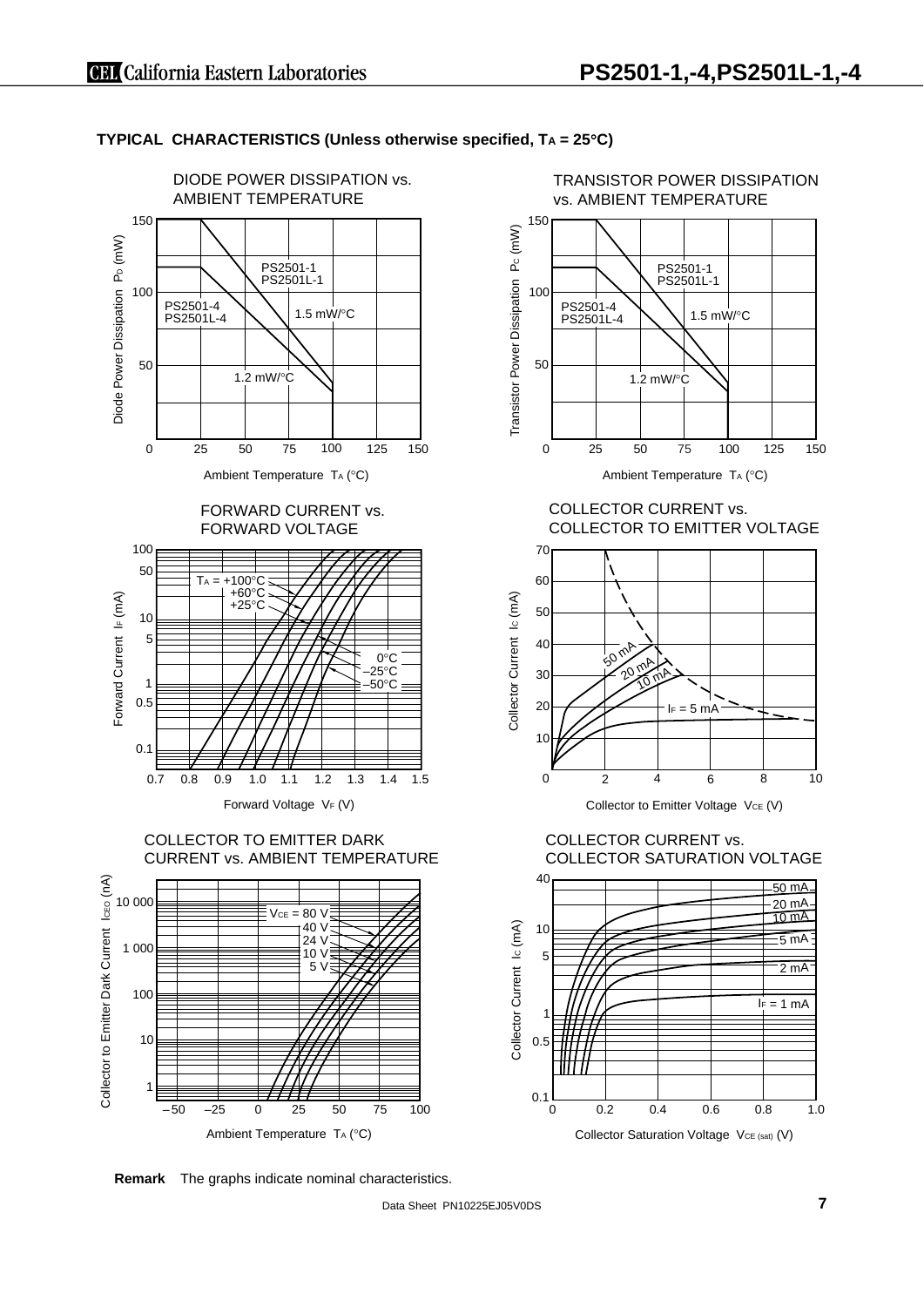

CURRENT TRANSFER RATIO vs. FORWARD CURRENT 450  $VCE = 5 V$ 



SWITCHING TIME vs. LOAD RESISTANCE



LONG TERM CTR DEGRADATION



**Remark** The graphs indicate nominal characteristics.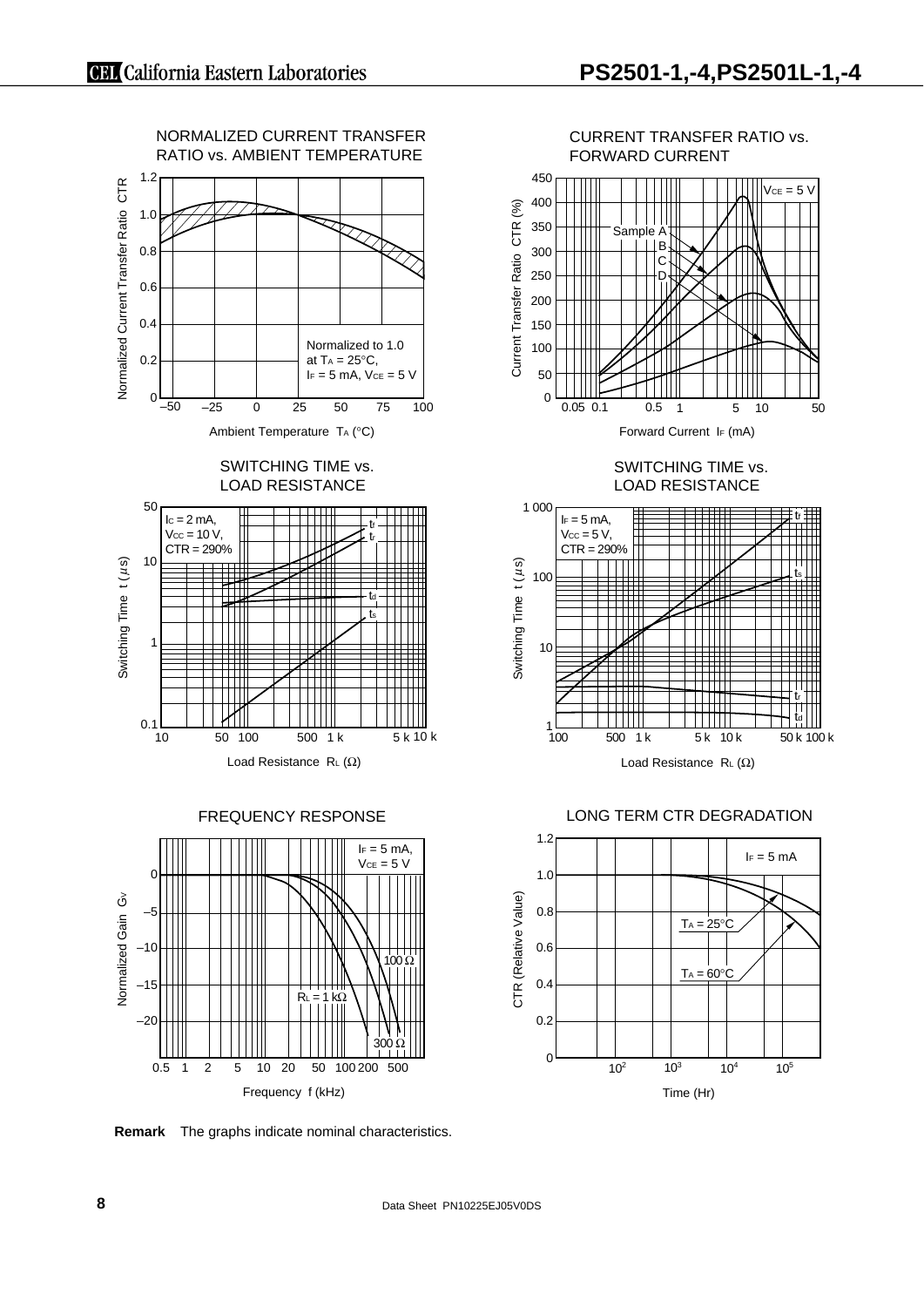# **TAPING SPECIFICATIONS (UNIT : mm)**

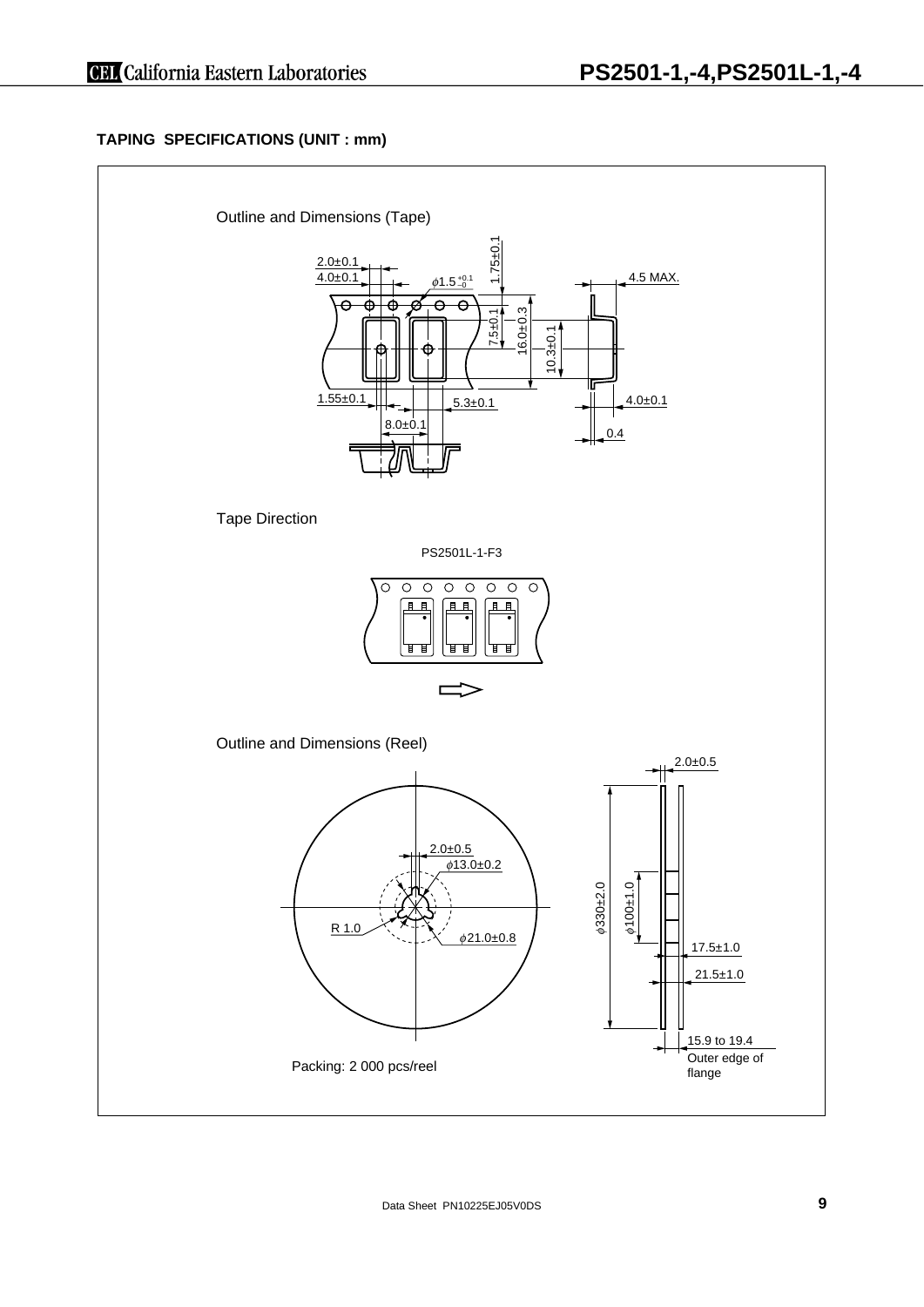# **NOTES ON HANDLING**

#### **1. Recommended soldering conditions**

## **(1) Infrared reflow soldering**

- Peak reflow temperature 260°C or below (package surface temperature)
- Time of peak reflow temperature 10 seconds or less
- Time of temperature higher than 220°C 60 seconds or less
- Time to preheat temperature from 120 to 180°C 120±30 s
- Number of reflows Three
- 

• Flux **Flux** Rosin flux containing small amount of chlorine (The flux with a

maximum chlorine content of 0.2 Wt% is recommended.)

#### Recommended Temperature Profile of Infrared Reflow



Time (s)

#### **(2) Wave soldering**

- Temperature 260°C or below (molten solder temperature)
- Time 10 seconds or less
- Preheating conditions 120°C or below (package surface temperature)
- Number of times One (Allowed to be dipped in solder including plastic mold portion.)
- Flux **Rosin flux containing small amount of chlorine** (The flux with a maximum chlorine content of 0.2 Wt% is recommended.)

#### **(3) Soldering by soldering iron**

| • Peak temperature (lead part temperature) | 350°C or below                                                  |
|--------------------------------------------|-----------------------------------------------------------------|
| • Time (each pins)                         | 3 seconds or less                                               |
| $\cdot$ Flux                               | Rosin flux containing small amount of chlorine (The flux with a |
|                                            | maximum chlorine content of 0.2 Wt% is recommended.)            |

- (a) Soldering of leads should be made at the point 1.5 to 2.0 mm from the root of the lead.
- (b) Please be sure that the temperature of the package would not be heated over 100°C.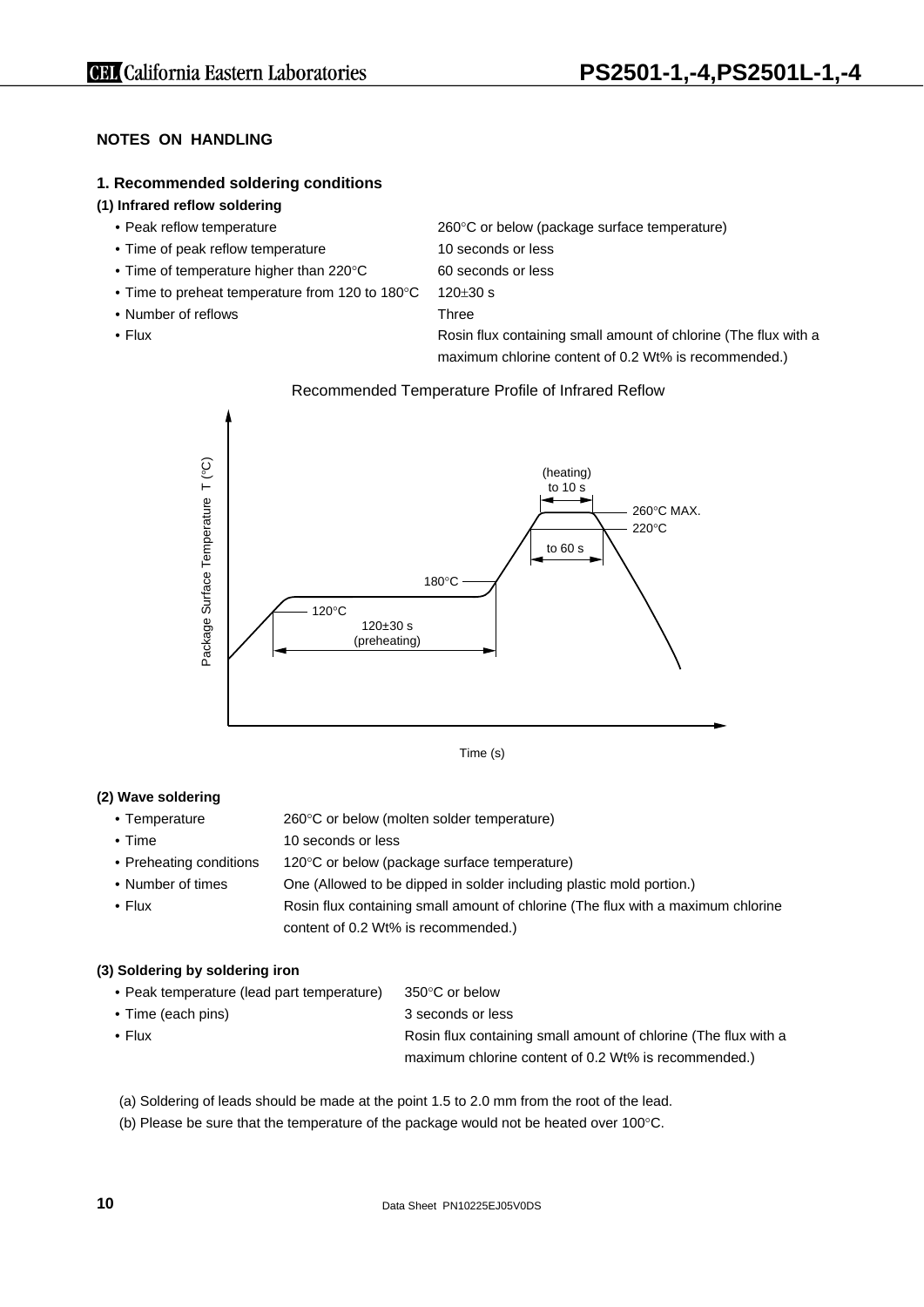#### **(4) Cautions**

#### • Fluxes

Avoid removing the residual flux with freon-based and chlorine-based cleaning solvent.

### **2. Cautions regarding noise**

Be aware that when voltage is applied suddenly between the photocoupler's input and output or between collector-emitters at startup, the output transistor may enter the on state, even if the voltage is within the absolute maximum ratings.

#### **3. Measurement conditions of current transfer ratios (CTR), which differ according to photocoupler**

Check the setting values before use, since the forward current conditions at CTR measurement differ according to product.

When using products other than at the specified forward current, the characteristics curves may differ from the standard curves due to CTR value variations or the like. This tendency may sometimes be obvious, especially below  $I_F = 1$  mA.

Therefore, check the characteristics under the actual operating conditions and thoroughly take variations or the like into consideration before use.

## **USAGE CAUTIONS**

- **1.** Protect against static electricity when handling.
- **2.** Avoid storage at a high temperature and high humidity.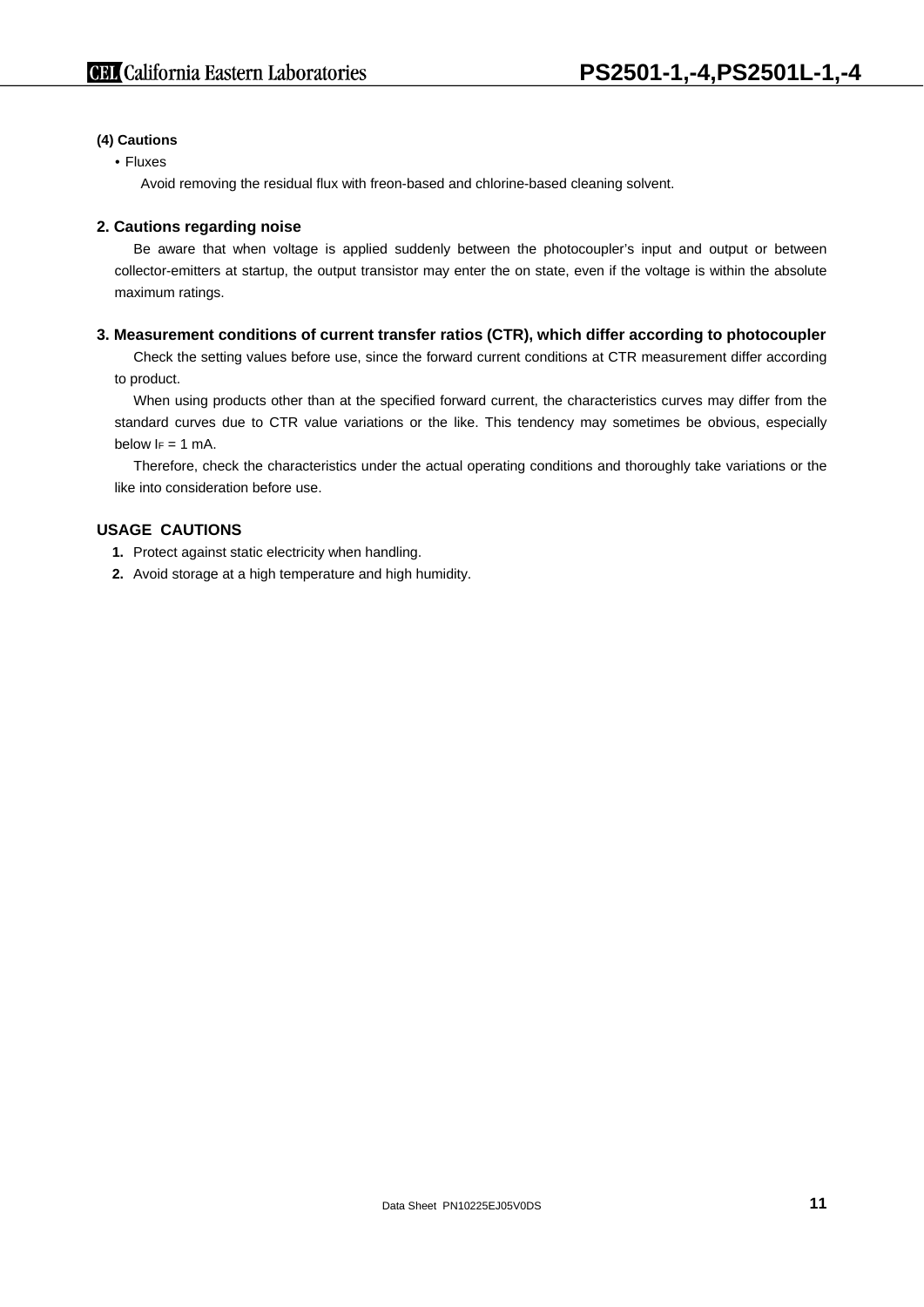**The information in this document is current as of February, 2010. The information is subject to**  • **change without notice. For actual design-in, refer to the latest publications of NEC Electronics data sheets, etc., for the most up-to-date specifications of NEC Electronics products. Not all products and/or types are available in every country. Please check with an NEC Electronics sales representative for availability and additional information.**

• No part of this document may be copied or reproduced in any form or by any means without the prior written consent of NEC Electronics. NEC Electronics assumes no responsibility for any errors that may appear in this document.

- NEC Electronics does not assume any liability for infringement of patents, copyrights or other intellectual property rights of third parties by or arising from the use of NEC Electronics products listed in this document or any other liability arising from the use of such products. No license, express, implied or otherwise, is granted under any patents, copyrights or other intellectual property rights of NEC Electronics or others.
- Descriptions of circuits, software and other related information in this document are provided for illustrative purposes in semiconductor product operation and application examples. The incorporation of these circuits, software and information in the design of a customer's equipment shall be done under the full responsibility of the customer. NEC Electronics assumes no responsibility for any losses incurred by customers or third parties arising from the use of these circuits, software and information.
- While NEC Electronics endeavors to enhance the quality and safety of NEC Electronics products, customers agree and acknowledge that the possibility of defects thereof cannot be eliminated entirely. In addition, NEC Electronics products are not taken measures to prevent radioactive rays in the product design. When customers use NEC Electronics products with their products, customers shall, on their own responsibility, incorporate sufficient safety measures such as redundancy, fire-containment and anti-failure features to their products in order to avoid risks of the damages to property (including public or social property) or injury (including death) to persons, as the result of defects of NEC Electronics products.
- NEC Electronics products are classified into the following three quality grades: "Standard", "Special" and "Specific".

The "Specific" quality grade applies only to NEC Electronics products developed based on a customerdesignated "quality assurance program" for a specific application. The recommended applications of an NEC Electronics product depend on its quality grade, as indicated below. Customers must check the quality grade of each NEC Electronics product before using it in a particular application.

- "Standard": Computers, office equipment, communications equipment, test and measurement equipment, audio and visual equipment, home electronic appliances, machine tools, personal electronic equipment and industrial robots.
- "Special": Transportation equipment (automobiles, trains, ships, etc.), traffic control systems, anti-disaster systems, anti-crime systems, safety equipment and medical equipment (not specifically designed for life support).
- "Specific": Aircraft, aerospace equipment, submersible repeaters, nuclear reactor control systems, life support systems and medical equipment for life support, etc.

The quality grade of NEC Electronics products is "Standard" unless otherwise expressly specified in NEC Electronics data sheets or data books, etc. If customers wish to use NEC Electronics products in applications not intended by NEC Electronics, they must contact an NEC Electronics sales representative in advance to determine NEC Electronics' willingness to support a given application.

(Note)

- (1) "NEC Electronics" as used in this statement means NEC Electronics Corporation and also includes its majority-owned subsidiaries.
- (2) "NEC Electronics products" means any product developed or manufactured by or for NEC Electronics (as defined above).